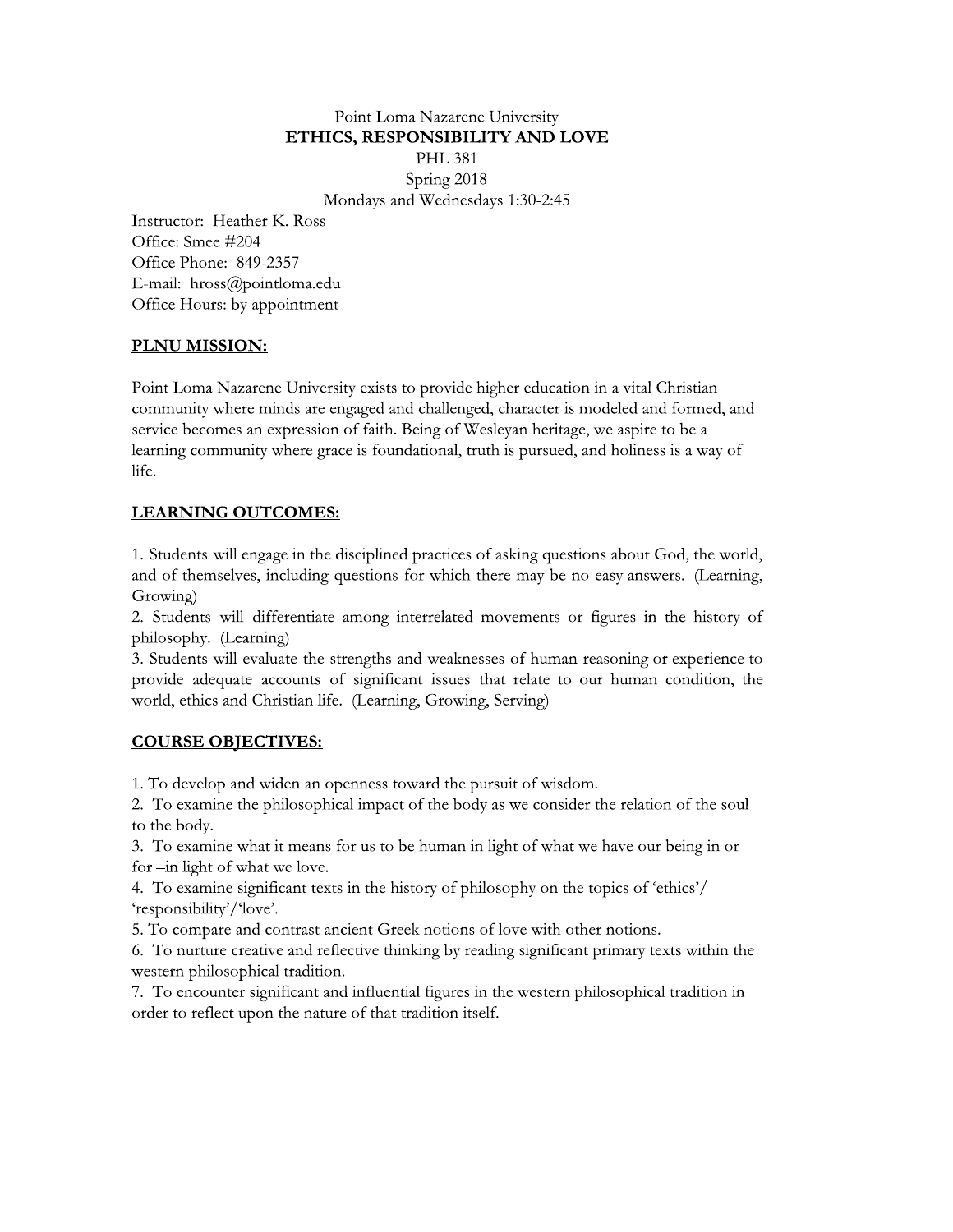8. To introduce several philosophical issues found in the western philosophical tradition as they address directly and indirectly ethical formation.

9. To wrestle, and I mean wrestle, with these issues as they relate to our lives as we consider how we can be loving and ethical in light of our limitations and our dependence upon the source of ethicality itself..

## **ACADEMIC ACCOMMODATIONS:**

Please see me in order to discuss any accommodations you may need. All students are expected to meet the minimum standards for this course as set forth by the instructor. Students with learning disabilities who may need accommodations should first discuss options and services with the Academic Support Center (ASC) during the first two weeks of the semester. Approved documentation must be provided by the student and placed on file in the ASC prior to the beginning of the semester. If you have a diagnosed disability, please contact PLNU's Disability Resource Center (DRC) within the first two weeks of class to demonstrate need and to register for accommodation by phone at 619-849-2486 or by e-mail at DRC@pointloma.edu. See Disability Resource Center for additional information.

# **INCLUSIVE LANGUAGE:**

The School of Theology and Christian Ministry is committed to the equality of women and men. Recognizing that people often use language in ways that imply the exclusion or inferiority of women, the School strongly urges students to join faculty and staff in avoiding any sexist language in public discourse, in classroom discussions and in writing.

# **TEXTBOOKS:**

Required:

- 1 Plato's Symposium. ISBN 087-22007-60
- 2. Milan Kundera The Unbearable Lightness of Being ISBN # 0061148520
- 3. Søren Kierkegaard. Works of Love. ISBN-13: 978-0061713279
- 4. Martin Buber I and Thou ISBN # 0684717255
- 5. Emmanuel Levinas. Ethics and Infinity ISBN# 8207-0178-5
- 6. Luce Irigaray *Way of Love ISBN* # 82647327x
- 7. Jacques Derrida. Of Hospitality. ISBN# 0-8047-3406-2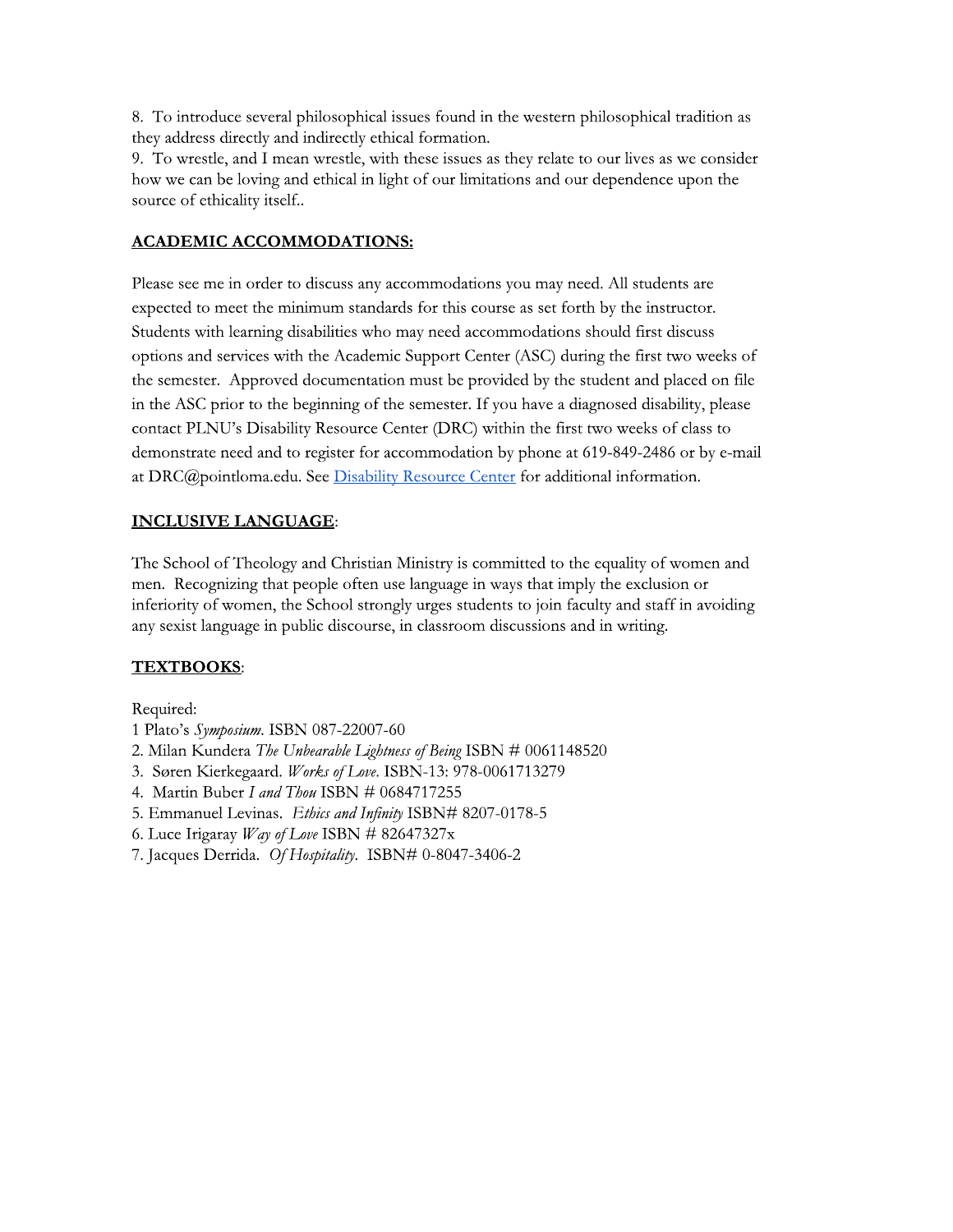#### PROCEDURE/REQUIREMENTS:

1. We will be reading from some of the most significant texts in the history of western thought. It is vitally important that you become acquainted with the material in order that you get a feel for not simply what the writer says, but *how* she or he makes you think. I want you to be thoughtful and critical of what each of the thinkers writes, as well as of what I say in class. A significant portion of your grade will be based upon the amount of reading you do. You will be asked to give a report each day on your reading progress (scale of 0-10). For example, an 8.5 means that you read carefully and thought about carefully 85% of the assigned reading for that day.

2. Regular and punctual attendance is required for the full benefit of this class. If you are late it is your responsibility to see me after class in order that your attendance may be recorded. Any three tardies will be recorded as one absence. Due to the size and nature of this class in particular, dialogue will be very important. Dialogue tends to spawn new ideas and creativity, so discussion will be important. Therefore, each student will be expected to enter into class discussion. You cannot pass the class if you miss more than 6 class sessions. See the catalogue.

3. Throughout the term each of you will do one in-class presentation. Please provide around a 150 word general introduction to the work to be covered for that day. This should be in your own words. If it is the first day discussing a figure, there should be general philosophical introduction to the figure covered during that session. It may include cultural analyses elucidating the time period surrounding the figure/work. The presentation should mainly be an outline of the text for the day. You should reference 7-8 significant portions of the text to be covered in class. You must provide a detailed list of quotations and bibliographic citation/reference for each member of the class. Pictures are always a welcome addition. I expect you to be lively and engaged with the work you are presenting. If you are interested -we will be interested. I expect you to be(come) generally familiar with the figure's work. You must provide a detailed outline and bibliography for each member of the class.

4. There will be two **papers**. The first paper will be a 4 page formal explication of the Symposium. You may focus on any theme from the text. I do not want or expect you to use secondary sources for this paper. Please reference the text itself in depth. Be sure to include all relevant bibliographic citation. It is due January 31st. The second paper will also be around 4 pages. It will relate a theme from the novel Unbearable Lightness of Being to a theme from the class. It can be about the nature of love itself or of political responsibility. It could be an ethical examination. You will need to reference at least one other figure/text from the course to be in dialogue with the novel. It will be due Friday, 4/27. You may use whichever manual of style you prefer for both papers. All papers must fully reference all texts utilized for the paper in accordance with the preferred manual of style. Plagiarism will not be tolerated and will result in either zero credit for the assignment and a full grade reduction for the class or failure of the course all together (this is up to my discretion). Both will result in a letter to the Provost to be placed in your academic record.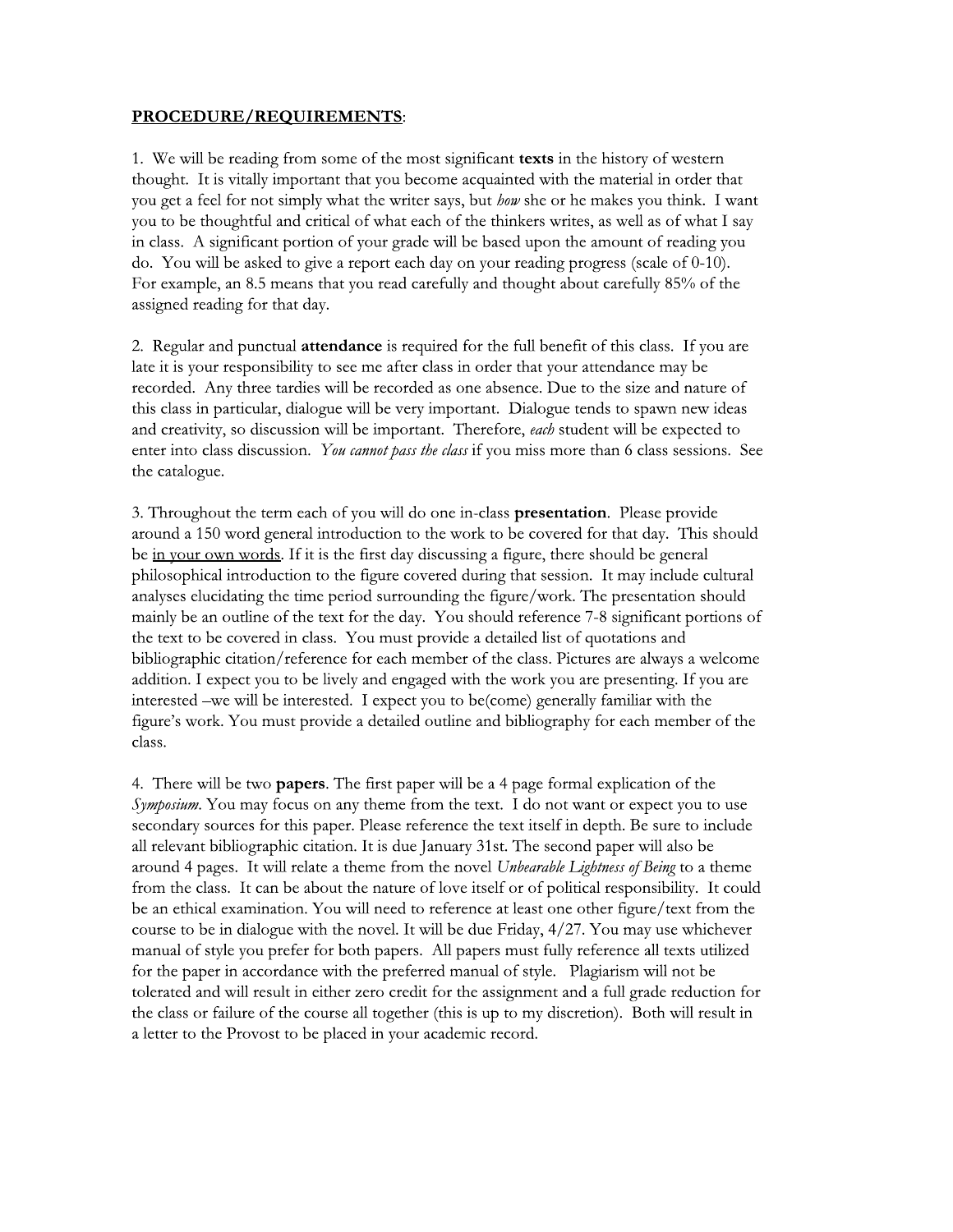5. There will be two in-class exams. The first exam will be on February 28th and will cover the figures Augustine, Kierkegaard and Buber. It will be an essay exam. You may bring 5 3x5 notecards with you to the exam. There will be an in-class final exam on Monday the 30th of April from 1:30-4:00. It will be reflective and comprehensive. You will be asked to reflect on the course as a whole. It will be essay format. You may bring 5 3x5 notecards.

6. From March 12th through April 16th (deBeauvoir, Levinas, Derrida, hooks and Irigaray) you will need to keep a reading reflection journal. You will need to reflect on the reading for that day for a full page (10 total class days, so 10 total pages). This should be typed, but may be as informal as you would like it to be. I will not evaluate this based on grammar or spelling. I mainly want you to take the material you read seriously. So, I would like that seriousness to be reflected in your writing. This is due April 18th.

7. The grades are based on all of these mentioned assignments. All outside assignments are due at the beginning of class. Any late assignments will be reduced a full letter grade per class day and will not be accepted at all after one week (if it's due Thursday it cannot be turned in any later than the following Thursday).

| <b>READING</b>                   | $10\%$    |                        | 100-94% A 79-77% C+   | $63-60\%$ D- |
|----------------------------------|-----------|------------------------|-----------------------|--------------|
| <b>PRESENTATION</b>              | 15        | 93-90% A- 76-74% C     |                       | 59-0% $F$    |
| PAPER I (Symposium)              | 15        | $89-87\%$ B+ 73-70% C- |                       |              |
| EXAM I (Augustine, Kier., Buber) | 15        |                        | $86-84\%$ B 69-67% D+ |              |
| <b>READING REFLECTION</b>        | 15        | 83-80% B- 66-64% D     |                       |              |
| PAPER II (ULB/LOVE)              | 15        |                        |                       |              |
| EXAM II FINAL                    | <u>15</u> |                        |                       |              |
| Total                            | $100\%$   |                        |                       |              |
|                                  |           |                        |                       |              |